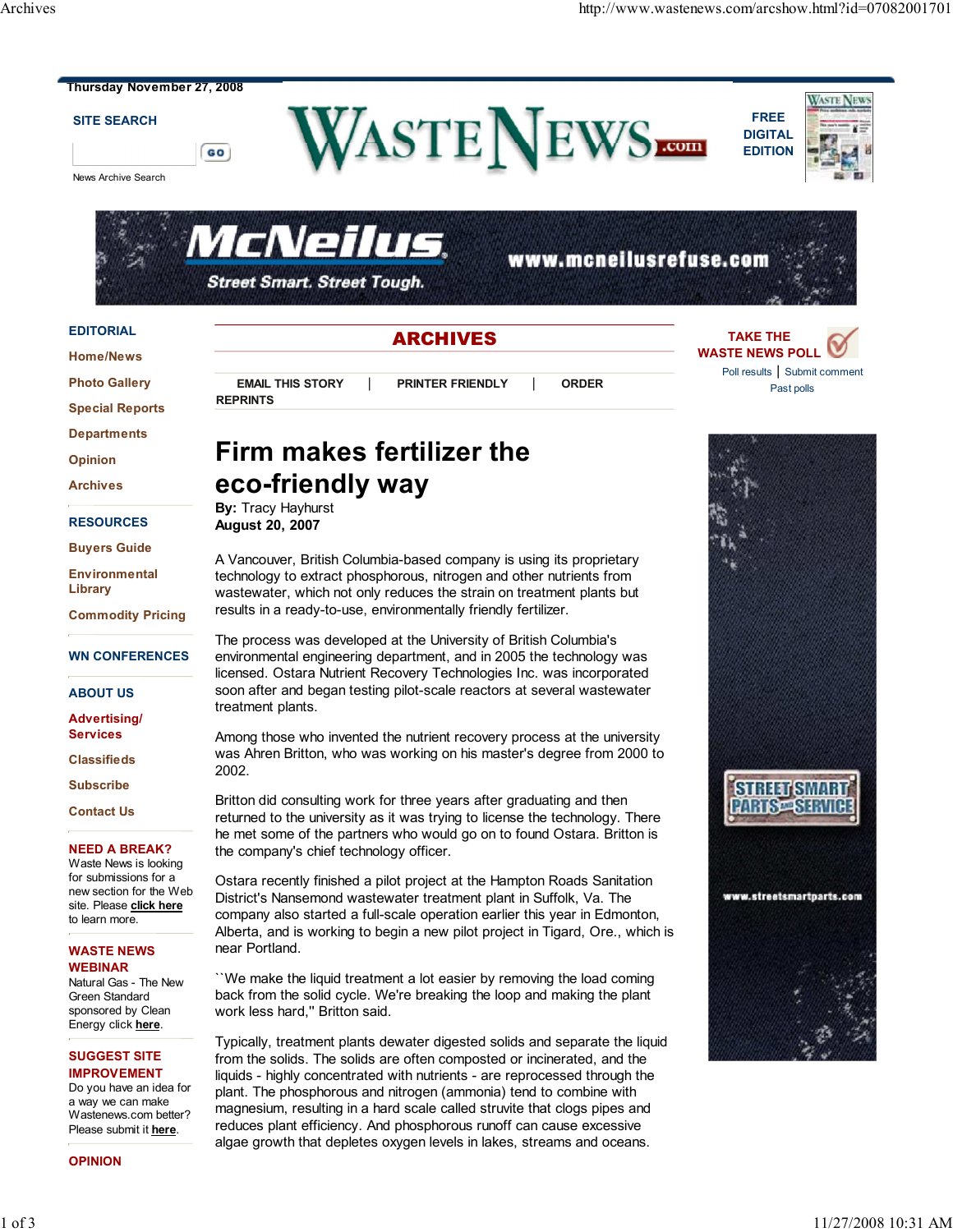- Don't scrap recycling
- Waxman´s win: Get ready
- Striking a balance

This week's cartoon



# **SUBMIT STORY IDEAS**

Have an idea for a story that you think Waste News should cover? Submit story ideas **here**.

#### **SIGN UP FOR DAILY E-MAIL**

Register for Waste News' daily news alerts **here**.

## **RSS FEED**

For up-to-the-minute news delivered automatically to your desktop **click here**.

When an Ostara reactor is added to a wastewater treatment plant, liquid sludge, or centrate, is diverted to the reactor so it can recover the nitrogen and phosphorous and convert it to fertilizer.

``We're treating the water they squeeze out of the biosolids,'' Britton said. ``We've taken out 90 percent of the phosphorous and 40 percent of the ammonia. That's a 45 percent increase for phosphorous removal and about 10 to 15 percent [increase] for nitrogen.

``And the real difference is we produce a more pure, directly usable fertilizer with a 5-28-0 content," he said, referring to the three numbers found on fertilizer bags that indicate nitrogen, phosphorous and potassium content.

The fertilizer, called Crystal Green, is a slow-release fertilizer in granular form that helps make plants green and photosynthesis easier.

``It releases over a 6- to 9-month period, and you get less leaching out in rainfall. We market it wholesale ourselves. Golf courses like it for their turf, and we sell to container nurseries for potted plants,'' Britton said.

``We also have a specialty application in British Columbia where they're using it rehabilitate salmon streams,'' he said. ``After the salmon swim upstream and spawn, they die and their carcasses decompose and provide nutrients in the river, which help the fry to eat so they can swim back to the ocean. But when the salmon population crashes as it has, there are fewer carcasses to make nutrients in the river that help the fry, so adding nutrients at the right times in the right amounts can help bring back the river. It turns out our fertilizer has about the same nutrient content as a salmon carcass.''

Bill Balzer, manager of the Nansemond treatment plant, which is one of 13 plants operated by the Hampton Roads Sanitation District, said the Ostara reactor ran from October 2006 through March of this year, removing 85 percent of the phosphorous and 40 percent of the ammonia.

``As we dewater the solids, the centrate has all these concentrated nutrients in it, and we can't just dump it down the drain, and it takes inherent plant capacity away when the nutrients build up," he said.

``This re-cycle is a constant issue for treatment plants and always has been, but now with new regulations, you have to deal with it as a side stream or build in additional capacity to compensate for it,'' Balzer said.

The district has engineering consultants reviewing the results and evaluating what steps will be necessary for the district to meet new requirements to reduce nutrient output into Chesapeake Bay, he said.

``The pilot plant did pretty good,'' Balzer said. ``We're searching for things that have potential, and if we find something, we pass it along to our consultants for review. They are investigating this as a viable alternative for our nutrient upgrade.''

Britton said the Nansemond plant's centrate is higher than average in nutrient content because of some industrial customers, and this gave Ostara a more concentrated effluent than what it treats in Edmonton.

``This made our yield go up and we got more pounds of fertilizer per gallons of waste treated,'' he said, adding that if a full-scale reactor were installed at the Nansemond plant, it would be about 4,500 square feet and is projected to produce about 800 tons of fertilizer a year.

Capital costs for an Ostara reactor range from \$2 million to \$4 million.

Revenue generated by fertilizer sales and the cost savings in plant maintenance and increased capacity will make up the reactor's cost in three to five years, according to the company.

Balzer said the sanitation district's analysis of the pilot project should be

# Ads by Google

#### **Junk Loads Starting @ \$65**

We recycle and dispose of junk Call Scott 604 306 - 4490 Thatsrubbish.ca

## **Waste Oil Recycling**

Recycle All Types Of Waste Oil With Our World Class Skimmers. Call Now! www.oilskim.com

# **Soft Pak**

A leading software provider for waste and recycling company's www.soft-pak.com

#### **Junk or Garbage Removal?**

We do ALL the loading and removal Visit us online and save! www.junkking.ca

### **Eco Toilet Solution**

Envirolet composting toilets are the environment-friendly choice. envirolet.ca